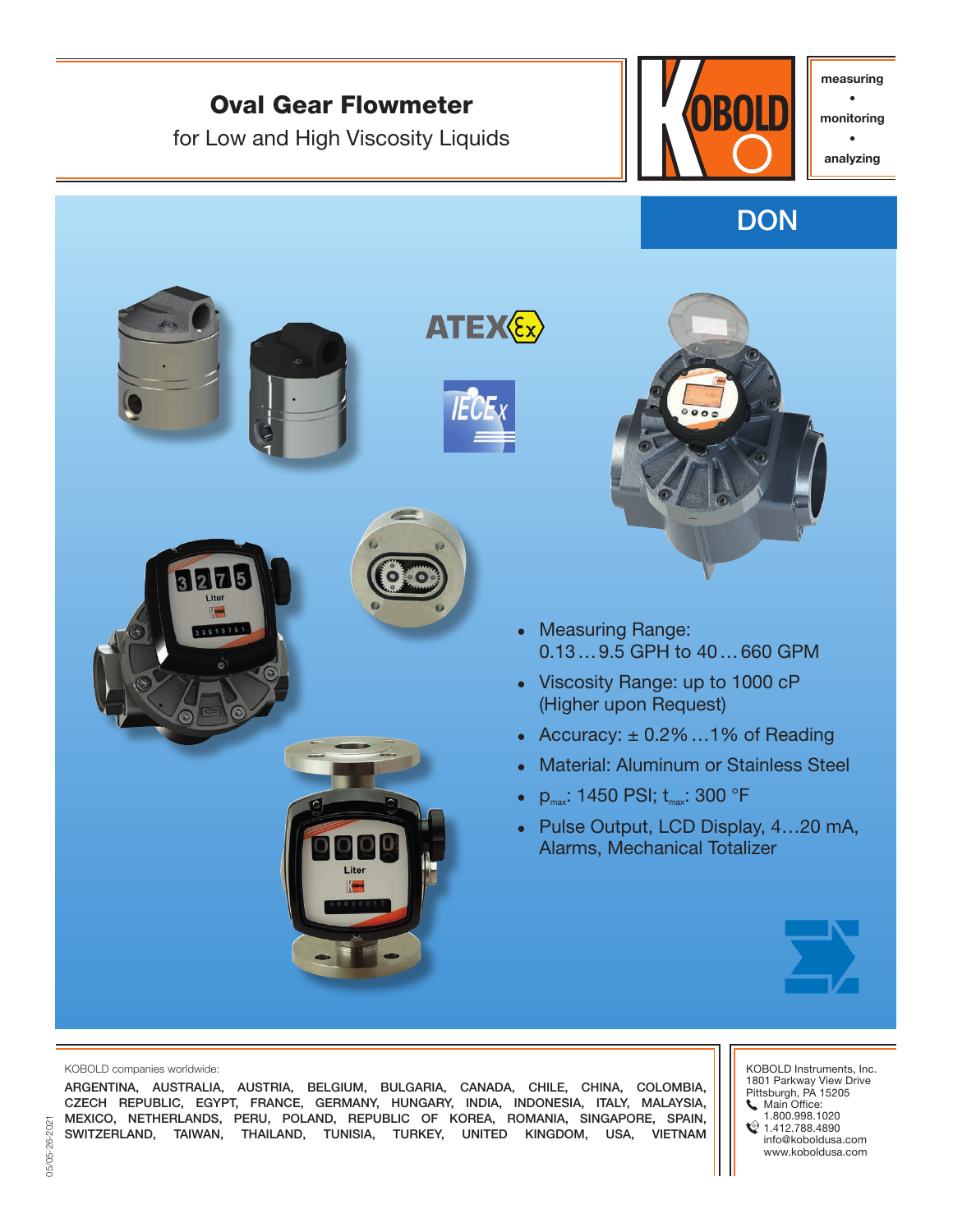

# Description

Oval gear flowmeters are categorized as positive displacement flow technology. When liquid flows through this type of positive displacement flowmeter, two oval geared rotors measure a constant volume per rotation within a precisely machined measuring chamber. With each rotation, a constant volume of liquid is measured. The rotation of the oval gears is sensed via magnets embedded within the rotors. These magnets transmit a high resolution pulse output. The output signal can be processed externally via a remote display controller or PLC or via a variety of output/display options available as accessories attached to the flowmeters.



The positive displacement flow technology allows for precise flow measurement of most clean liquids regardless of the media's conductivity. Other liquid properties also have a minimal effect on the performance of this type of meter. Flow profile conditioning is not required, as with alternative flow technology options, making oval gear installations simple to install in tight spaces and at a economical price.

#### Areas of Application

Suitable for viscous, non abrasive, clean liquids like:

- Petroleum Oil Chemicals Grease
- Fuels Ink Pastes

Aluminum body meters are compatible with fuels, fuel oils, & other lubricating liquids. In addition to lubricating media, stainless steel flowmeters are suitable for most products and chemicals.

#### Technical Data

| Materials<br><b>DON-1/3</b> |                           |
|-----------------------------|---------------------------|
| Body:                       | Aluminum                  |
| Gears:                      | PPS GF30/PTFE, PEEK       |
| Axles:                      | 316L Stainless Steel      |
| <b>DON-2/4</b>              |                           |
| Body                        |                           |
| $DOM-x04$ $DOM-x15$ :       | 316L Stainless Steel      |
| $DOM-x20$ $DOM-x60:$        | 316L/301* Stainless Steel |
| Gears                       |                           |
| $DON-x04$ $DON-x40:$        | 316L Stainless Steel      |
| $DOM-x45$ $DOM-x60:$        | 301* Stainless Steel      |
| Bearing:                    | Carbon Graphite           |
| Axles:                      | 316L Stainless Steel      |

\* Closest AISI Equivalent to 1.3955 Stainless Steel

 $\overline{2}$ 

| <b>Materials (Continued)</b>                            |                                                                              |
|---------------------------------------------------------|------------------------------------------------------------------------------|
| <b>DON-8/9</b>                                          |                                                                              |
| Body                                                    |                                                                              |
| DON-x04DON-x15:<br>DON-x20DON-x60:                      | 316L Stainless Steel<br>316L/301* Stainless Steel                            |
| Gears:                                                  | PPS GF30/PTFE, PEEK                                                          |
| Axles:                                                  | 316L Stainless Steel                                                         |
| O-Rings (Media Temperature Limits)                      |                                                                              |
| FKM:                                                    | $-4300$ °F                                                                   |
| NBR:                                                    | -4212 °F                                                                     |
| FEP with EPDM/FKM core:                                 | $5266^{\circ}F$                                                              |
|                                                         | (only for DON-x04DON-x40)                                                    |
| Fluoroprene <sup>®</sup> :                              | Acc. to Regulation (EC) No. 1935/2004                                        |
| <b>Electrical Cover (for Cable Connection)</b>          |                                                                              |
| Standard:                                               | Polyamide PA6 GF35 UL94 HB/VO                                                |
| Optional:                                               | 316L Stainless Steel                                                         |
| Cable Entry:                                            | M20 x 1.5 or 1/2" NPT Adapter                                                |
| <b>Magnet Encapsulation</b>                             |                                                                              |
| DON-x04 DON-x10:<br>DON-x15 DON-x60:                    | <b>PEEK</b><br>316L Stainless Steel                                          |
| <b>Screw Material</b>                                   |                                                                              |
| for Aluminum Housing:                                   | Stainless Steel (Standard)                                                   |
|                                                         | Steel Coated with GEOMET® 321                                                |
|                                                         | (for DON-225 and DON-825)                                                    |
| for Stainless Steel Housing: Stainless Steel (Standard) |                                                                              |
|                                                         | Steel Coated with GEOMET®321                                                 |
|                                                         | (optional) for Higher Pressure Rating                                        |
|                                                         | (See Order Details)                                                          |
|                                                         |                                                                              |
| Accuracy**                                              |                                                                              |
| DON-x04:                                                | $\pm$ 3% of Reading (0.130.95 GPH),<br>± 1% of Reading (0.959.5 GPH)         |
| DON-x05DON-x15:                                         | $± 1\%$ of Reading                                                           |
| DON-x20DON-x60                                          |                                                                              |
| <b>SS Rotors:</b>                                       | $\pm$ 0.5% of Reading;                                                       |
|                                                         | ± 0.2% of Reading w/ Optional Z3/3A                                          |
|                                                         | Electronics w/ Linearization Function                                        |
| <b>PPS Rotors:</b>                                      | $± 1\%$ of Reading;                                                          |
|                                                         | ± 0.5% of Reading w/ Optional Z3/3A<br>Electronics w/ Linearization Function |
| <b>Option M4:</b>                                       | ± 1% of Reading (Better Accuracy for                                         |
|                                                         | higher viscosities on request)                                               |
| <b>Additional Max. Inaccuracy</b>                       |                                                                              |
| for Analog Outputs:                                     | $\pm$ 0.15% of Full Scale                                                    |
| Repeatability:                                          | $\pm$ 0.03 % Typical                                                         |
| <b>Protection Class:</b>                                | IP 66/67 (IP 65 for M4)                                                      |
| <b>Media Temperature</b>                                |                                                                              |
| Options Lx, Zx, M4:                                     | $-4176$ °F                                                                   |
| DON-1/3/8/9:                                            | $-4176$ °F                                                                   |
| DON-2/4 w/ Pulse Out and                                |                                                                              |
| Option Zx w/ Cooling Fins: -4250°F                      | $-4300$ °F                                                                   |
| Option T0:<br>Models with                               |                                                                              |
| PPS/PEEK Rotors:                                        | Max. 176 °F                                                                  |
| <b>Ambient Temperature:</b>                             | $-4176$ °F                                                                   |
| Option M4:                                              | 32140 °F                                                                     |

DON-x04, DON-x05 and DON-x15 for higher viscosities (Calibration Oil, 10 cSt, 68 °F, 14 PSIG) Accuracy data is valid for given viscosities and higher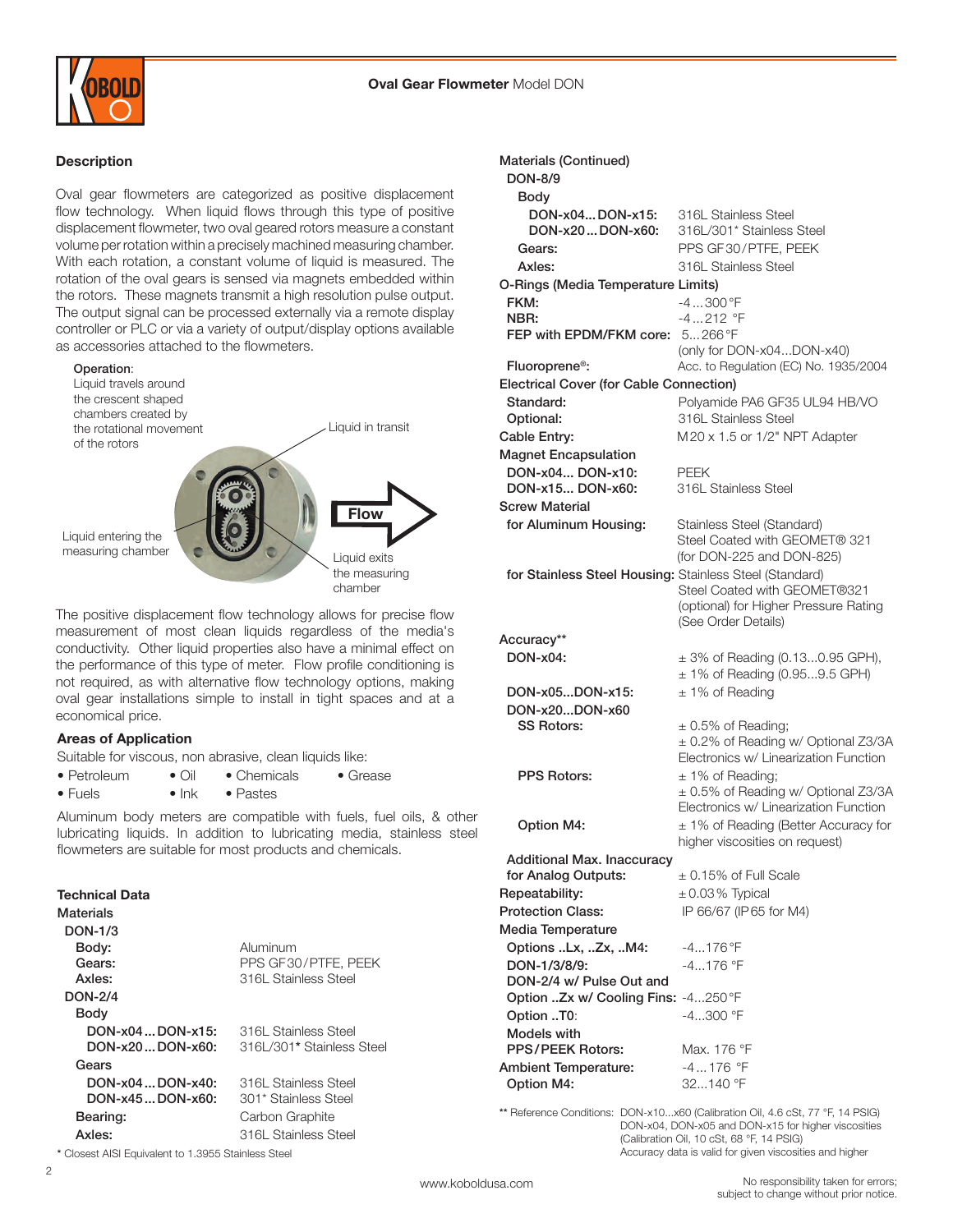

ATEX-Approval Mechanical Explosion Protection:  $\langle \overline{\xi_x} \rangle$  2G Ex h IIC T4/T3 Gb Options 1A/2A/3A/5A: **Intrinsically Safe**  $\langle x \rangle$  II 2G Ex ia IIC T4 Gb (-20°C≤Ta≤+60°C) Options HE, DE, BE, KE, GE, LE: **Flameproof Enclosure**  $\langle x \rangle$  || 2G Ex db || C T4/T6 Gb  $\langle \mathbf{\hat{x}} \rangle$  II M2 Ex db I Mb Options HA, DA, BA, KA, GA: **Intrinsically Safe**  $\left\{ \frac{1}{x} \right\}$  II 3G Ex ic IIC T4/T3 Gc IECEx-Approval

Options HE, DE, BE, KE, GE, LE: Flameproof Enclosure Ex db IIC T4 Gb

Ex db l Mb

#### Maximum Pressure (Threaded Models)

|                | <b>Maximum Pressure (PSI)</b> |                 |                      |                               |  |  |  |
|----------------|-------------------------------|-----------------|----------------------|-------------------------------|--|--|--|
| <b>Model</b>   | <b>DON-1/3</b>                | DON-<br>2/4/8/9 | DON-1<br>(Option-M4) | <b>DON-2/8</b><br>(Option-M4) |  |  |  |
| DON-x04        |                               |                 |                      |                               |  |  |  |
| DON-x05        |                               | 1450            |                      |                               |  |  |  |
| <b>DON-x10</b> | 925                           |                 |                      |                               |  |  |  |
| <b>DON-x15</b> |                               |                 |                      |                               |  |  |  |
| <b>DON-x20</b> |                               | 1000*           |                      | 580                           |  |  |  |
| <b>DON-x25</b> |                               | 870*            | 580                  |                               |  |  |  |
| DON-x30        | 580                           | 725             |                      |                               |  |  |  |
| <b>DON-x35</b> |                               |                 | 435                  | 435                           |  |  |  |
| <b>DON-x40</b> |                               |                 |                      |                               |  |  |  |
| <b>DON-x45</b> |                               | 230             | 230                  | 230                           |  |  |  |
| <b>DON-x50</b> | 230                           |                 |                      |                               |  |  |  |
| <b>DON-x55</b> |                               |                 |                      |                               |  |  |  |
| DON-x60        |                               |                 |                      |                               |  |  |  |

With flanges: Maximum pressure rating as above or as per flange rating, whichever is lower. \* Max pressure of 1450 psi possible with steel screws (see order details)

#### Pulse Output (..H0/HE/HA)

Options H0/HE/HA are equipped with a Reed switch pulse output and a Hall sensor pulse output:

#### Reed Switch Pulse Output

The reed switch output is a two wire, normally open, SPST, voltage free contact ideal for installations without power or for use in hazardous area locations where Intrinsically Safe (I.S.) is required. Note: when using the reed switch output, the liquid temperature must not change at a rate greater than 18°F per minute.

Average switching life of reed contact (MTTF): Max. Load (100 V/10 mA) 5x10<sup>5</sup> switching cycles Min. Load (<5 V/10 mA) 5x10<sup>8</sup> switching cycles Power supply: max. 30  $V_{DC}$ , max. 200 mA

#### Hall Sensor Pulse Output

With this signal output, a Hall Effect sensor is combined with an active push-pull output. The signal output is actively switched either to +Vs or to ground. No additional external circuit is required (e.g. pull-up resistor). The "high" signal is approximately equal to the supply voltage +Vs and the "low" signal is approximately 0 V. The electronic utilizes a 3-wire connection with an external supply voltage of 8...30  $V_{DC}$ . The electrical load may be optionally connected to the supply voltage or to GND. Maximum output current (current source or sink): 100 mA (short circuit protected).

### Hall Sensor Pulse Output (..HU)

Like option H0, except an NPN output in place of the pushpull output and a supply voltage of 5-30  $V_{DC}$ 

#### Hall Sensor Pulse Output, (..B0/BE/BA)

Like options H0/HE/HA; however with bipolar sensors and alternating polarized magnets. This option is used for pulsating flow, but is not equipped with a Reed switch and has half the k-factor value as compared to H0/HE/HA.

#### High-Resolution Hall Sensor Pulse Output, (..G0/GE/GA, ..K0/KE/KA)

Like options H0/HE/HA; the models DON-x05 and DON-x10 can be supplied with four times the pulse count per volume unit (..G0/GE/GA) and models DON-x05, DON-x10 and DON-x15 with double the amount of pulses (..K0/KE/KA) (See table «Output Pulse Resolution» on the following pages).

#### Quadrature Hall Effect Pulse Output (..D0/DE/DA)

The DON with option D0/DE/DA provides two independent Hall sensors. They are arranged to give separate outputs out of phase with one another.

The QUAD output is mostly suitable for detecting bidirectional flows (detection of flow direction) or where a redundant signal is desirable. Maximum output current per channel (current source or sink): 100 mA (short circuit protected).

#### Analog Output (..L0/LE)

The options L0 and LE (Exd) are available with a loop-powered 4-20 mA output. The loop must be powered with an external, 16...32  $V_{DC}$  power supply. The maximum resistance of the series loads (PLC analog input/display electronics) depends on the magnitude of the supply voltage and can be calculated as follows:

Max. load  $[Ohm] = (+Vs - 9 V_{DC}) / 0.02 A [\Omega]$ 

Example: +Vs = 32 V<sub>DC</sub> = > max. load = 1150  $\Omega$ 

 $+Vs = 16 V_{DC}$  => max. load = 350 Ω

The load can be inserted at any point in the current loop, observing correct polarity.

#### Mechanical Totalizer (..M4)

The DON-x20.. through DON-x60.. are available with a 4-digit resettable totalizer and indication of accumulated total value. The motion of the rotors is transmitted to the mechanical register totalizer via an interfacing reduction gear train and dynamic seal assembly. Option M4 is available in liters and gallons for DON-x20.. through DON-x40.., and in 10 liters and 10 gallons for DON-x45.. through DON-x60..

Body Material: Enameled Die-cast Aluminum, Powder-coated Protection: IP 65

Ambient Temp: 32...140 °F Media Temp: -4...176°F

#### Recommended Filter (for example model MFR-DO..):

DON-x04...DON-x15<75 μm (200 mesh) DON-x20...DON-x35<150 μm (100 mesh) DON-x40...DON-x60<350 μm (45 mesh)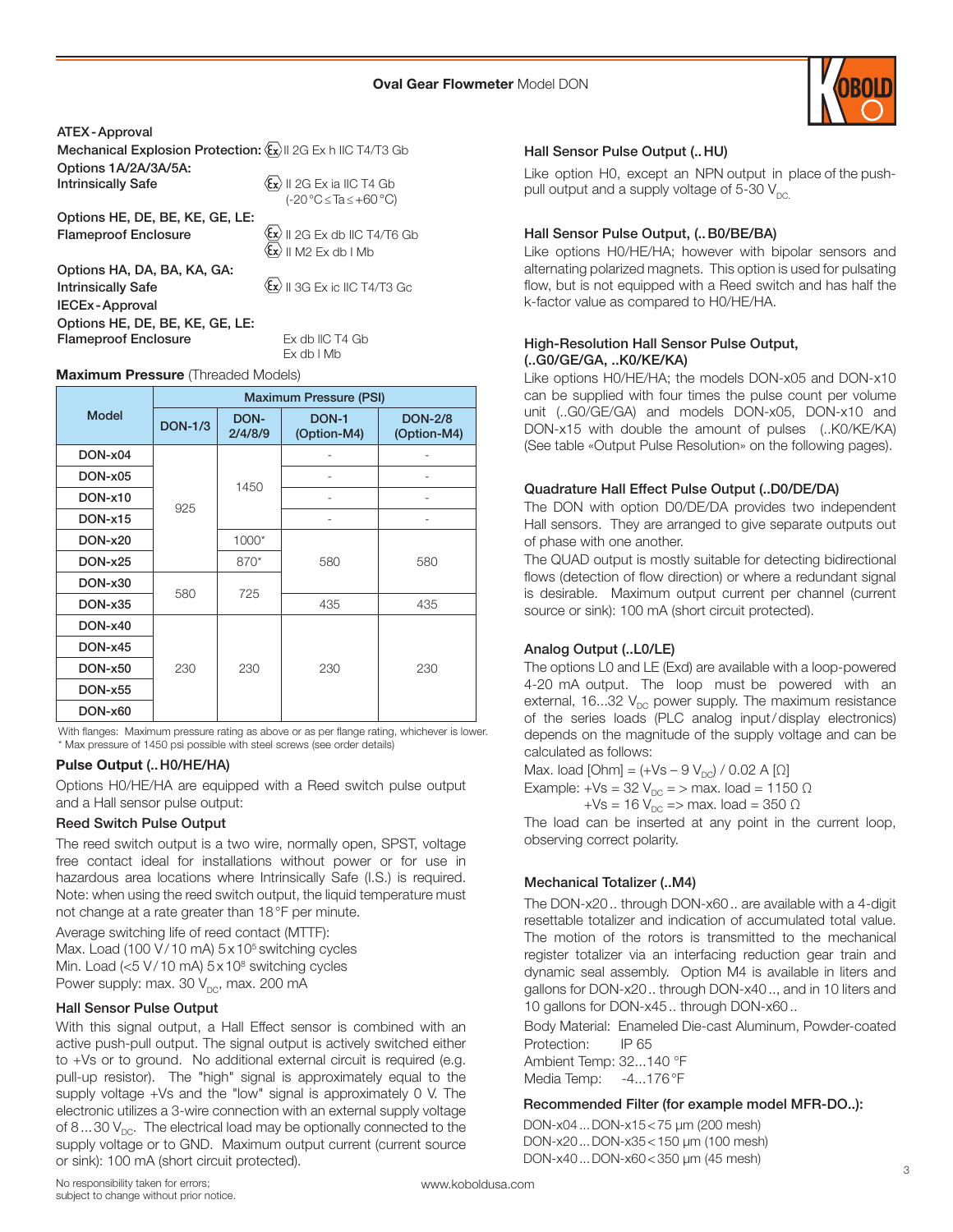

# Electronic with LCD Display

| <b>Model</b>                                                       | .Z1                      | .Z2                                | Z3                    | Z <sub>5</sub>        | .ZE                             | ZB                       | 1A                   | 2A                              | 3A                                            | 5A                              |
|--------------------------------------------------------------------|--------------------------|------------------------------------|-----------------------|-----------------------|---------------------------------|--------------------------|----------------------|---------------------------------|-----------------------------------------------|---------------------------------|
| Function                                                           | Dual<br><b>Totalizer</b> | Batching<br>Rate/Totalizer<br>Unit |                       |                       |                                 | Dual<br>Totalizer        | <b>Batching Unit</b> | Rate/Totalizer                  | Rate/Totalizer                                |                                 |
| <b>Power Supply</b>                                                |                          |                                    |                       |                       |                                 |                          |                      |                                 |                                               |                                 |
| External                                                           | $5 - 28 V_{DC}$          | 12 - 28 $V_{\text{nc}}$            |                       | $5 - 28 V_{DC}$       | $9 - 28 V_{DC}$                 | $\overline{\phantom{a}}$ |                      |                                 | $U_i = 28 V$<br>$I = 100$ mA<br>$P_i = 0.7 W$ |                                 |
| Battery-Operation<br>(Outputs Inactive) <sup>2)</sup>              | yes                      | no                                 | yes                   | no                    | yes                             | yes                      | yes                  | no                              | yes                                           | no                              |
| <b>Battery Included</b><br>in Shipment <sup>3)</sup>               | yes                      | $\overline{\phantom{a}}$           | yes                   | $\overline{a}$        | yes                             | yes                      | yes                  | $\overline{\phantom{a}}$        | yes                                           | $\overline{a}$                  |
|                                                                    |                          |                                    |                       |                       | <b>LCD Display</b>              |                          |                      |                                 |                                               |                                 |
| Selectable Units                                                   | yes                      | yes                                | yes                   | yes                   | yes                             | yes                      | yes                  | yes                             | yes                                           | yes                             |
| Decimal Point                                                      | yes                      | yes                                | yes                   | yes                   | yes                             | yes                      | yes                  | yes                             | yes                                           | yes                             |
| Accumulative Total                                                 | yes                      | yes                                | yes                   | yes                   | yes                             | yes                      | yes                  | yes                             | yes                                           | yes                             |
| Resettable Total                                                   | yes                      | yes                                | yes                   | yes                   | yes                             | yes                      | yes                  | yes                             | yes                                           | yes                             |
| Linearization                                                      | yes                      | no                                 | yes                   | yes                   | yes                             | yes                      | yes                  | no                              | yes                                           | yes                             |
| Rate Display                                                       | yes                      | yes                                | yes                   | yes                   | yes                             | yes                      | yes                  | yes                             | yes                                           | yes                             |
| Backlighting                                                       | yes                      | yes                                | yes                   | yes                   | yes                             | no                       | no                   | no                              | no                                            | no                              |
|                                                                    |                          |                                    |                       |                       | Input                           |                          |                      |                                 |                                               |                                 |
| Sensors                                                            |                          |                                    |                       |                       |                                 | Hall Sensor/Reed Switch  |                      |                                 |                                               |                                 |
|                                                                    |                          |                                    |                       |                       | Outputs                         |                          |                      |                                 |                                               |                                 |
| 4-20 mA                                                            | no                       | no                                 | yes                   | yes                   | no                              | no                       | no                   | no                              | yes                                           | yes                             |
| Flow Rate<br>Alarm Min./Max.                                       | no                       | no                                 | NPN/PNP/<br>Push-Pull | NPN/PNP/<br>Push-Pull | no                              | no                       | no                   | no                              | no                                            | with Solid State<br>Relay Board |
| Batch End & Control                                                | no                       | yes                                | no                    | no                    | no                              | no                       | no                   | yes                             | no                                            | no                              |
| <b>Pulse Output</b>                                                | no                       | no                                 | Push-Pull             | Push-Pull             | Push-Pull                       | no                       | no                   | no                              | no                                            | with Solid State                |
| 2 x SPDT Relays <sup>1)</sup>                                      | no                       | yes                                | no                    | yes                   | no                              | no                       | no                   | with Solid State<br>Relay Board | no                                            | Relay Board                     |
|                                                                    |                          |                                    |                       |                       | Installation                    |                          |                      |                                 |                                               |                                 |
| IP 65                                                              | yes                      | yes                                | yes                   | yes                   | IP 66/67                        | IP 66/67                 | yes                  | yes                             | yes                                           | yes                             |
| Cable Entries                                                      |                          |                                    |                       |                       |                                 | M20x1.5 or 1/2" NPT      |                      |                                 |                                               |                                 |
| Media Temperature<br>Range<br>(Cooling Fin Option: max.<br>250 °F) | $-4176$ °F               |                                    |                       |                       |                                 |                          |                      |                                 |                                               |                                 |
| Ambient Temperature<br>Range                                       | $-4176$ °F<br>32140°F    |                                    |                       |                       |                                 |                          |                      |                                 |                                               |                                 |
| Housing Material                                                   |                          |                                    |                       |                       | PA6 GF35 UL94 HB/VO/PC UL94 V-2 |                          |                      |                                 |                                               |                                 |
| <b>ATEX Approval</b>                                               | no<br>yes                |                                    |                       |                       |                                 |                          |                      |                                 |                                               |                                 |

1) Replaces solid state outputs, for details see ZOK Datasheet

2) Battery operation only applicable with the reed switch sensor option of electronics options H0/HE/HA

3) Options Z5, Z6, Z7, Z8, and Z9 are shipped without batteries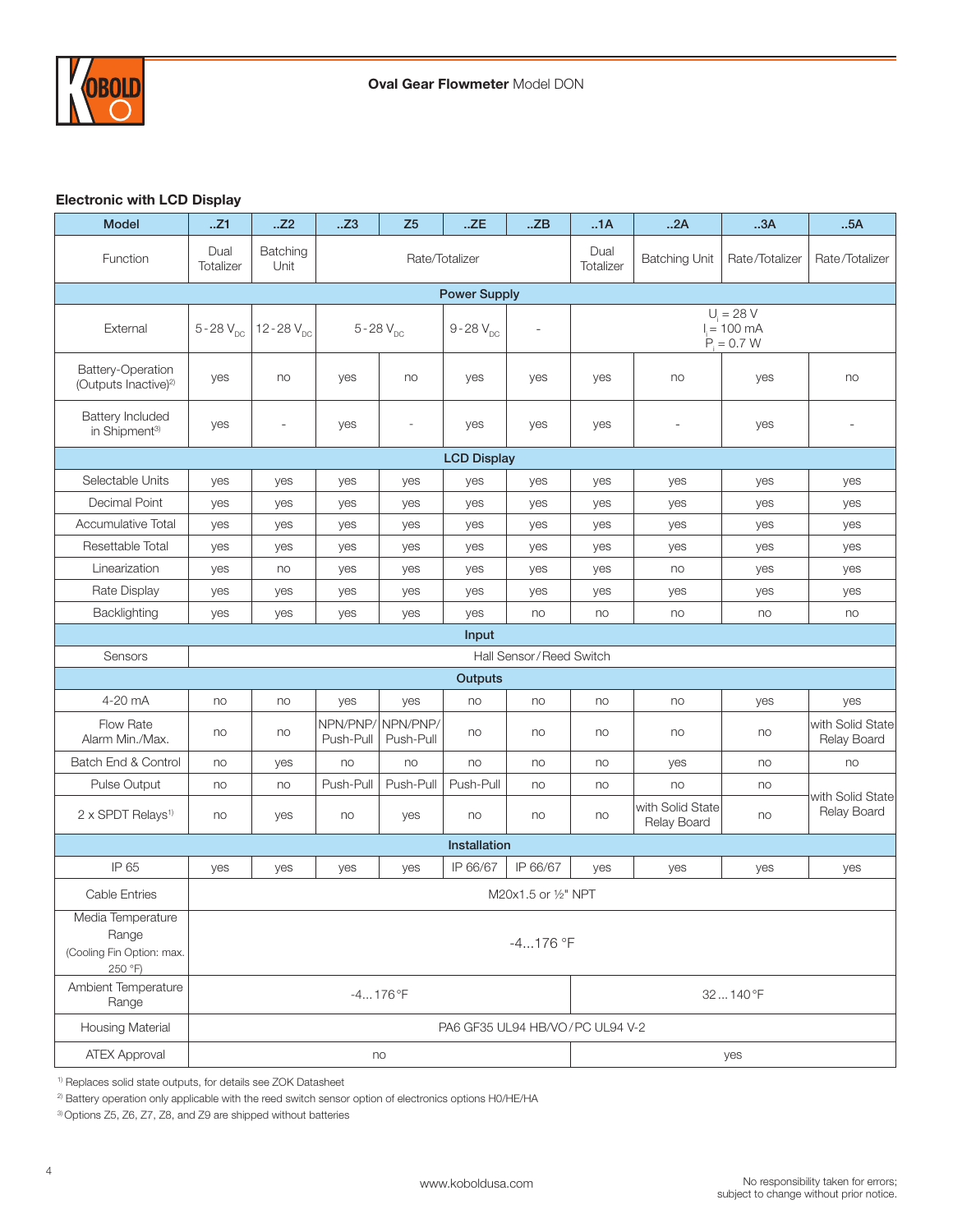

# DON Pressure Drop Versus Viscosity Curves



#### Pressure Drop Limit Versus Flowrate

The curves above represent the pressure drop for standard cut oval rotors. Special cut rotors of DON-3/4/9 have alternate tooth relief which effectively reduces the pressure drop by 50%. When sizing a meter, be sure your selection falls below the 1 bar (14.5 PSI) maximum allowable pressure drop line on the graph.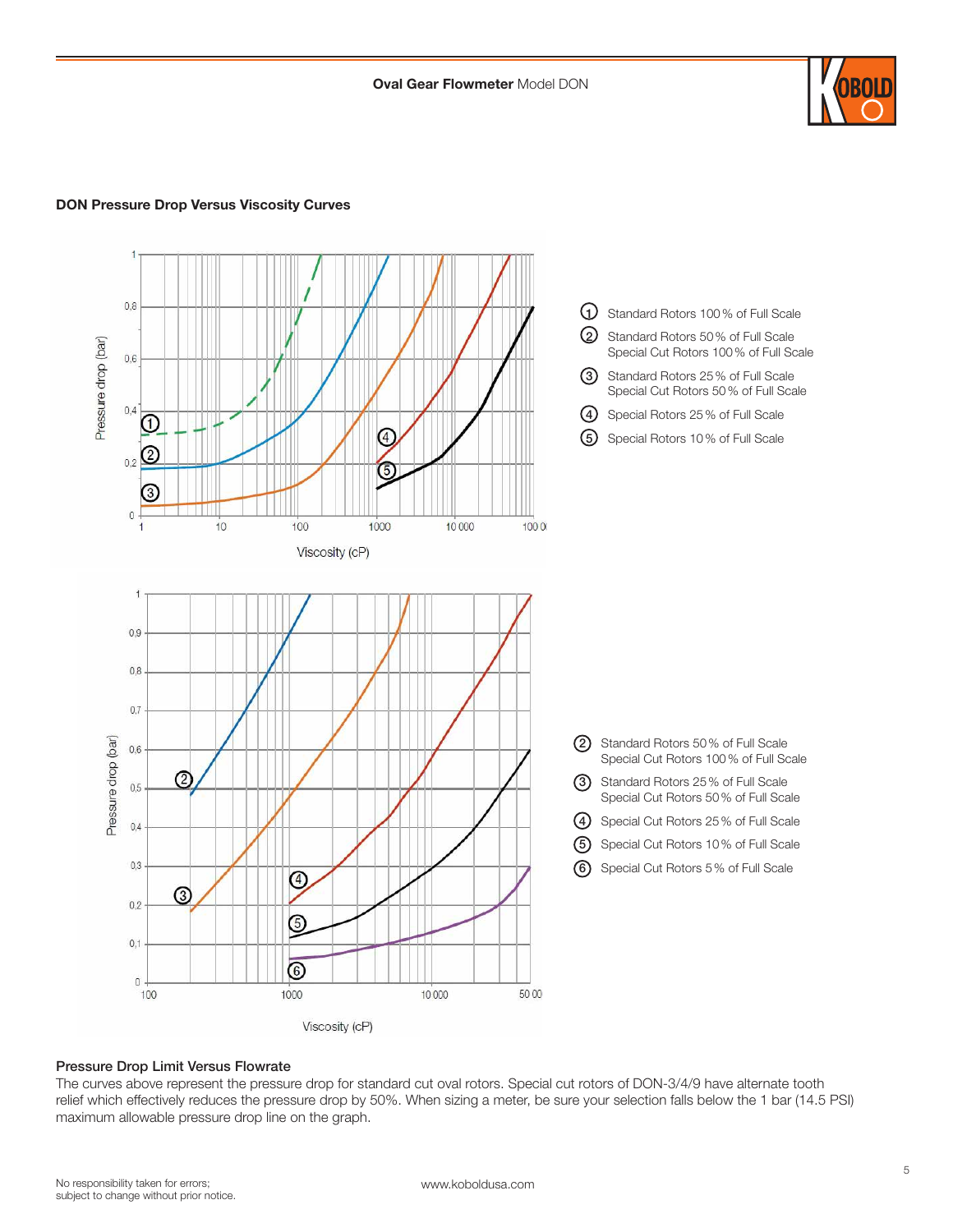

#### Maximum Flowrate Multiplier (for Higher Viscosities)

| <b>Viscosity</b><br>(cPs) | <b>Standard</b><br><b>Rotor</b> | <b>Special Cut</b><br><b>Rotor</b> |
|---------------------------|---------------------------------|------------------------------------|
| ≤ 1,000                   |                                 |                                    |
| $\leq 2,000$              | 0.5                             |                                    |
| $\leq 4,000$              | 0.42                            | 0.84                               |
| $\le 6,000$               | 0.33                            | 0.66                               |
| $\leq 8,000$              | 0.25                            | 0.5                                |
| $\leq 30,000$             | 0.15                            | 0.3                                |
| $\leq 60,000$             | 0.12                            | 0.25                               |
| ≤ 150,000                 | 0.1                             | 0.2                                |
| $\leq 250,000$            | 0.05                            | 0.1                                |
| ≤ 1.000.000               | 0.025                           | 0.05                               |

#### Special Cut Rotors for Higher Viscosities

For viscosities > 1000 cP, special cut rotors of DON/3/4/9 are normally required to keep the maximum pressure drop from exceeding acceptable levels. This option applies to DON-x15 and larger sizes. For higher viscosities, the flowmeter max. flowrate is derated according to the table above. At viscosities < 1000 cP these special rotors are less accurate Example:

DON-x25G measuring viscous oil at 8000 cP:

max. flow of 40 GPM  $\times$  0.5 = 20.0 GPM new max. flow rate.

| <b>ICL<sub>2</sub></b> | ושוטח                   | וטוטח                   |
|------------------------|-------------------------|-------------------------|
| ≤ 1,000                |                         |                         |
| $\leq 2,000$           | 0.5                     |                         |
| $\leq 4,000$           | 0.42                    | 0.84                    |
| $\le 6,000$            | 0.33                    | 0.66                    |
| $\leq 8,000$           | 0.25                    | 0.5                     |
| $\leq 30,000$          | 0.15                    | 0.3                     |
| $\leq 60,000$          | 0.12                    | 0.25                    |
| ≤ 150,000              | 0.1                     | 0.2                     |
| ≤ 250,000              | 0.05                    | 0.1                     |
| > 4.000,000            | $\cap$ $\cap$ $\subset$ | $\cap$ $\cap$ $\subset$ |

#### Model Flow Range (GPM) Pulse per Gallon Reed Switch Hall Sensor Hx Hall Sensor Bx Quadrature-Hall Sensor Dx Hall Sensor, High-Resolution Gx Hall Sensor, High-Resolution Kx **DON-x04** 0.13...9.5 GPH 10107 10107 10107 --- 10107 10107 42851 20214 DON-x05 0.13...9.5 GPH 10107 10107 --- 10107 42851 20214 **DON-x10** | 0.5...27 GPH | 4020 | 4020 | --- | 4020 | 16080 | 8040 **DON-x15** | 4...145 GPH | 1329 | 2657 | 1329 | 2657 | --- | 5315 DON-x20 0.26...10.6 310 617 310 617 --- --- **DON-x25** | 2.6...40 | 98 | 394 | 98 | 197 | --- | ---**DON-x30** | 4.0...66 | 51 | 208 | 51 | 102 | --- | ---**DON-x35 |** 8.0...120 | 24.2 | 96.5 | 24.2 | 51.1 | --- | ---**DON-x40 |** 13...150 | 18.5 | 74.2 | 18.5 | 37.1 | --- | ---DON-x45 10...200 9.7 39.0 9.7 19.5 --- --- **DON-x50 |** 13...260 | 5.7 | 22.3 | 5.7 | 11.4 | --- | ---**DON-x55 |** 20...400 | 3.97 | 15.9 | 3.97 | 7.95 | --- | ---**DON-x60** 40...660 2.12 8.71 2.12 4.35 <del>--</del> --- ---

# Nominal Output Pulse Resolution\*

\*The output resolution values listed in the above table are only approximate values. The exact output resolution value is noted within the calibration certificate delivered with each flowmeter.

#### Noise Level (in dB) at Full Scale

| <b>Size</b> | <b>PPS Gears</b> | <b>SS Gears</b> |
|-------------|------------------|-----------------|
| x25         | 83               | 91              |
| x30         | 84               | 93.1            |
| x35         | 83.5             | 95              |
| x40         | 85.4             | 96              |
| x45         | 87.5             | 98              |
| x50         | 86.1             | 99.4            |
| x55         | 86.1             | 98.1            |
| x60         | 85               | 99              |

#### Information Required for Order:

To ensure proper operation, this product requires a completed application guide form to be submitted with any order. Please refer to the 'documentation' tab on the bottom of the product page for this product on our website in order to obtain the correct form. You can also contact your KOBOLD representative for this form.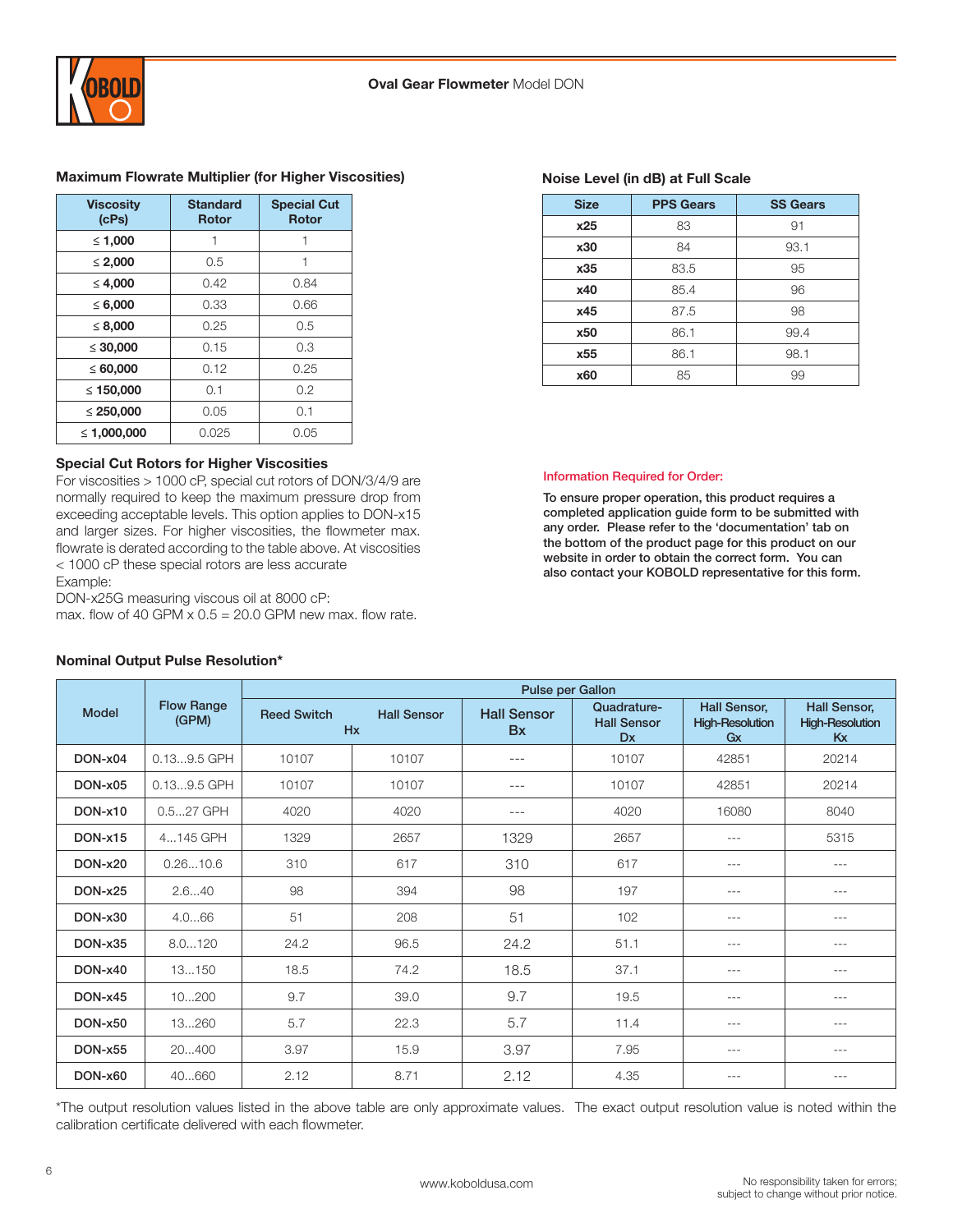**Oval Gear Flowmeter Model DON** 



# Order Details (Example: DON-105G N1 1 L0 N 0)

|                             |                                                    | Housing/Rotor Material <sup>4)</sup> |                                                           |                                                                                                                                                                                                                      |                                                                                             |                                                                                                                                                                                                                                                                                                                                          |                                                                                   |                                                                                           |
|-----------------------------|----------------------------------------------------|--------------------------------------|-----------------------------------------------------------|----------------------------------------------------------------------------------------------------------------------------------------------------------------------------------------------------------------------|---------------------------------------------------------------------------------------------|------------------------------------------------------------------------------------------------------------------------------------------------------------------------------------------------------------------------------------------------------------------------------------------------------------------------------------------|-----------------------------------------------------------------------------------|-------------------------------------------------------------------------------------------|
| Measuring<br>Range          | Aluminum<br>with PPS/<br>PEEK <sup>12)</sup> Rotor | <b>Stainless</b><br><b>Steel</b>     | <b>St. Steel with</b><br>PPS/PEEK <sup>12)</sup><br>Rotor | Connection                                                                                                                                                                                                           | $O$ -ring<br><b>Material</b>                                                                | Electronic/Display                                                                                                                                                                                                                                                                                                                       | <b>Cable Entry</b>                                                                | Option                                                                                    |
| 0.139.5<br><b>GPH</b>       | DON-104G                                           | DON-204G                             | DON-804G                                                  | $.N1 = \frac{1}{8} \text{ NPT}$<br>$.R1. = G \%$                                                                                                                                                                     |                                                                                             |                                                                                                                                                                                                                                                                                                                                          |                                                                                   |                                                                                           |
| 0.139.5<br><b>GPH</b>       | DON-105G                                           | DON-205G                             | DON-805G                                                  | $.M1 = \% "NPT"$<br>$.R1 = G\%$                                                                                                                                                                                      |                                                                                             | $.H0. =$ Pulse Output Hall Sensor<br>(Push-Pull) / Reed Switch<br>HU = Pulse Output Hall Sensor<br>(NPN)/Reed Switch,                                                                                                                                                                                                                    |                                                                                   |                                                                                           |
| 0.527<br><b>GPH</b>         | DON-110G                                           | DON-210G                             | DON-810G                                                  | $M2.1 = 1/4$ " NPT<br>$.B. - 5 = 6\frac{1}{4}$                                                                                                                                                                       |                                                                                             | Supply 5-30 V <sub>pc</sub><br><b>B03)</b> = Pulse Output Hall Sensor.<br>(Push-Pull) for Pulsating                                                                                                                                                                                                                                      |                                                                                   |                                                                                           |
| 4145<br>GPH                 | DON-115G                                           | DON-215G                             | DON-815G                                                  | $MS = %NPT$<br>$.R3 = G\%$                                                                                                                                                                                           |                                                                                             | Flow<br>$.70$ <sup>8)</sup> $. =$ Pulse Output Hall Sensor<br>(Push-Pull), High-Temp<br>300 °F Max.                                                                                                                                                                                                                                      |                                                                                   |                                                                                           |
| 0.2610.6<br><b>GPM</b>      | DON-120G                                           | DON-220G                             | DON-820G                                                  | $M4 = 1/2$ " NPT<br>$.B4. = G \frac{1}{2}$<br>$P4^{5} = \frac{1}{2}NPT(1450 \text{ psi})$<br>$.H45. = G \frac{1}{2} (1450 \text{ psi})$                                                                              |                                                                                             | $K09$ = Pulse Output Hall<br>Sensor (Push-Pull), High<br>Resolution (x2)<br>$\cdot$ <b>G0<sup>2</sup></b> = Pulse Output Hall<br>Sensor (Push-Pull), High                                                                                                                                                                                |                                                                                   |                                                                                           |
| 2.640<br><b>GPM</b>         | DON-125G                                           | DON-225G                             | DON-825G                                                  | $N6. = 1"NPT$<br>$.B6 = G1$<br>$AA6. = 1" 150 lb$<br><b>ANSI Flange</b><br>$.B6. = 1" 300 lb$<br>ANSI Flange<br>$F6. = DN25 PN40$<br><b>DIN Flange</b><br>$P6^{5} = 1$ " NPT (1450 psi)<br>$.H65$ . = G 1 (1450 psi) | $.1.1 = FKM$<br>$.3^{14}$ = FEP<br>with<br>EPDM/<br><b>FKM</b>                              | Resolution (x4)<br>$.D0 = Quad. Hall Sensor$<br>2 Phased Outputs<br>(Push-Pull)<br>$.L0.1 = 420 \text{ mA}$ Loop Powered<br>Analog Output<br>$.21 = LCD$ Dual Totalizer with<br>Battery Supply, Outputs<br>Deactivated (ZOK-Z1)<br>$. Z2 = LCD$ Batching Unit<br>$(ZOK-Z2)$<br>$. Z3 = LCD$ Totalizer, Rate,<br>Outputs: 4-20 mA, Alarm, | <b>.M</b> = M20<br>$.N., = \frac{1}{2}$ " NPT                                     | $\mathbf{0} = \text{Without}$<br>$N = W$ ithout<br>Battery                                |
| 4.066<br><b>GPM</b>         | DON-130G                                           | DON-230G                             | DON-830G                                                  | $MS = 1\frac{1}{2}NPT$<br>$.B. - = G1\frac{1}{2}$<br>$A8. = 1\frac{1}{2}$ 150 lb<br><b>ANSI Flange</b><br>$.B8. = 1\frac{1}{2}$ 300 lb<br><b>ANSI Flange</b><br>$F8. = DN40 PN40$<br><b>DIN Flange</b>               | Core<br>$.4 = NBR$<br>$.5^{13}$ = Fluoro-<br>prene®<br>$.9.1 =$ Special<br><b>Materials</b> | Pulse (ZOK-Z3) (Impulses<br>not for Battery Supply)<br>. $Z5.0 = Z3 + 2$ SPDT Relays<br>$.26.1 = Z1 + B0$<br>$.27 = 23 + B0$<br>$.28 = 21 + D0$<br>$.29 = 23 + D0$<br>$ZE$ = LCD Rate/Total<br>(ZOE with External                                                                                                                        | $.S7$ = M20<br>with<br>Cooling<br>Fin<br>$T^7$ = ½" NPT<br>with<br>Cooling<br>Fin | $Y = Special$<br>Request,<br>not for<br>ATEX.<br>(Specify in<br>clear text,<br>e.g. check |
| 8.0120<br><b>GPM</b>        | DON-135G                                           | DON-235G                             | DON-835G                                                  | $N9. = 2"NPT$<br>$.B. - 5 = 62$<br>$A9. = 2" 150 lb$<br><b>ANSI Flange</b>                                                                                                                                           | (not for<br>ATEX)                                                                           | Supply/with Battery)<br>$ZB^{11}$ . = LCD Rate/Total<br>(ZOE without External<br>Supply/ with Battery)<br>$H = H0 + ATEX$ (Exd)                                                                                                                                                                                                          |                                                                                   | valve)                                                                                    |
| 13150<br><b>GPM</b>         | DON-140G                                           | DON-240G                             | DON-840G                                                  | $.B91 = 2n 300 lb$<br>ANSI Flange<br>$F9. = D N50 P N16$<br><b>DIN Flange</b><br>$\text{.}C9^8$ = DN50 PN40<br><b>DIN Flange</b>                                                                                     |                                                                                             | $BE^3$ = B0 + ATEX (Exd)<br>$\mathbf{L} \mathsf{KE}^9$ = K0 + ATEX (Exd)<br>$\mathbf{G}E^{2}$ . = G0 + ATEX (Exd)<br>$\cdot$ DE $\cdot$ = D0 + ATEX (Exd)<br>$L.E., = L0 + ATEX (Exd)$<br>$.HA = HO + ATEX (Exi)$                                                                                                                        |                                                                                   |                                                                                           |
| 10200<br><b>GPM</b>         | DON-145G                                           | DON-245G                             | DON-845G                                                  | $M = 3"NPT$<br>$.B. = G3$<br>$AB = 3" 150 lb$                                                                                                                                                                        |                                                                                             | $\mathbf{B} \mathbf{A}^{3}$ $=$ B0 + ATEX (Exi)<br>$\mathbf{R} \cdot \mathbf{K} \cdot \mathbf{A} = \mathbf{K} - \mathbf{A} \cdot \mathbf{A} + \mathbf{A} \cdot \mathbf{K}$<br>$\mathbf{G}A^{2}$ . = G0 + ATEX (Exi)<br>$\mathbf{LDA} = \mathbf{D0} + \mathbf{A} \mathbf{TEX}$ (Exi)                                                      |                                                                                   |                                                                                           |
| 13260<br><b>GPM</b>         | DON-150G                                           | DON-250G                             | DON-850G                                                  | <b>ANSI Flange</b><br>$FB = DN80 P N16$<br><b>DIN Flange</b>                                                                                                                                                         |                                                                                             | $1A^{11} = E1 + HA$ ATEX (Exi)<br>$.2A^{11}$ = E2 + HA ATEX (Exi)                                                                                                                                                                                                                                                                        |                                                                                   |                                                                                           |
| 20400<br><b>GPM</b>         | DON-155G                                           | DON-255G                             | DON-855G                                                  | $MC. = 4"NPT$<br>$\text{RCL} = G4$<br>$AC = 4" 150 lb$                                                                                                                                                               |                                                                                             | $3A^{11}$ , = E3 + HA ATEX (Exi)<br><b>5A<sup>11)</sup></b> = E5 + HA ATEX (Exi)                                                                                                                                                                                                                                                         |                                                                                   |                                                                                           |
| 40660<br>GPM <sup>10)</sup> | DON-160G                                           | DON-260G                             | DON-860G                                                  | ANSI Flange<br>$\text{FG}$ . = DN100 PN16<br><b>DIN Flange</b>                                                                                                                                                       |                                                                                             | $\mathbf{M4}^\mathsf{6}\mathbf{.}$ = Mechanical Totalizer                                                                                                                                                                                                                                                                                | $.0.1 = \text{Without}$                                                           |                                                                                           |

 $\frac{1}{10}$  Only for DON-x35  $\frac{2}{10}$  Only for DON-x04, -x05 and -x10  $\frac{3}{10}$  Not for DON-x04, -x05 and -x10  $\frac{4}{10}$  Replace 'G' with 'H' to order LPM (LPH)  $\frac{5}{10}$  With steel screws, only for DON-2.. and DON-8.. <sup>6</sup> Only for DON-x20...DON-x60. Please specify flow direction when ordering (Possible flow directions: Bottom to Top, Left to Right, or Right to Left) <sup>7</sup> Only for electronic options -Zx/-xA, not for DON-1.. and DON-8.. <sup>8)</sup> Only for DON-2 <sup>9)</sup> Only for DON-x04, -x05, -x10, -x15 without reed switch <sup>10</sup> Calibrated up to 580 GPM. Higher flow rate calibration on request <sup>11)</sup> E1/E2/E3/E5 = Z1/Z2/Z3/Z5 in ATEX version (Exi), without backlighting <sup>12)</sup> From DON-x20 PPS <sup>13)</sup> Only for DON-x04...DON-x20, this version is not calibrated with oil. Use k-factor values from the datasheet <sup>14)</sup> Only for DON-x04...DON-x40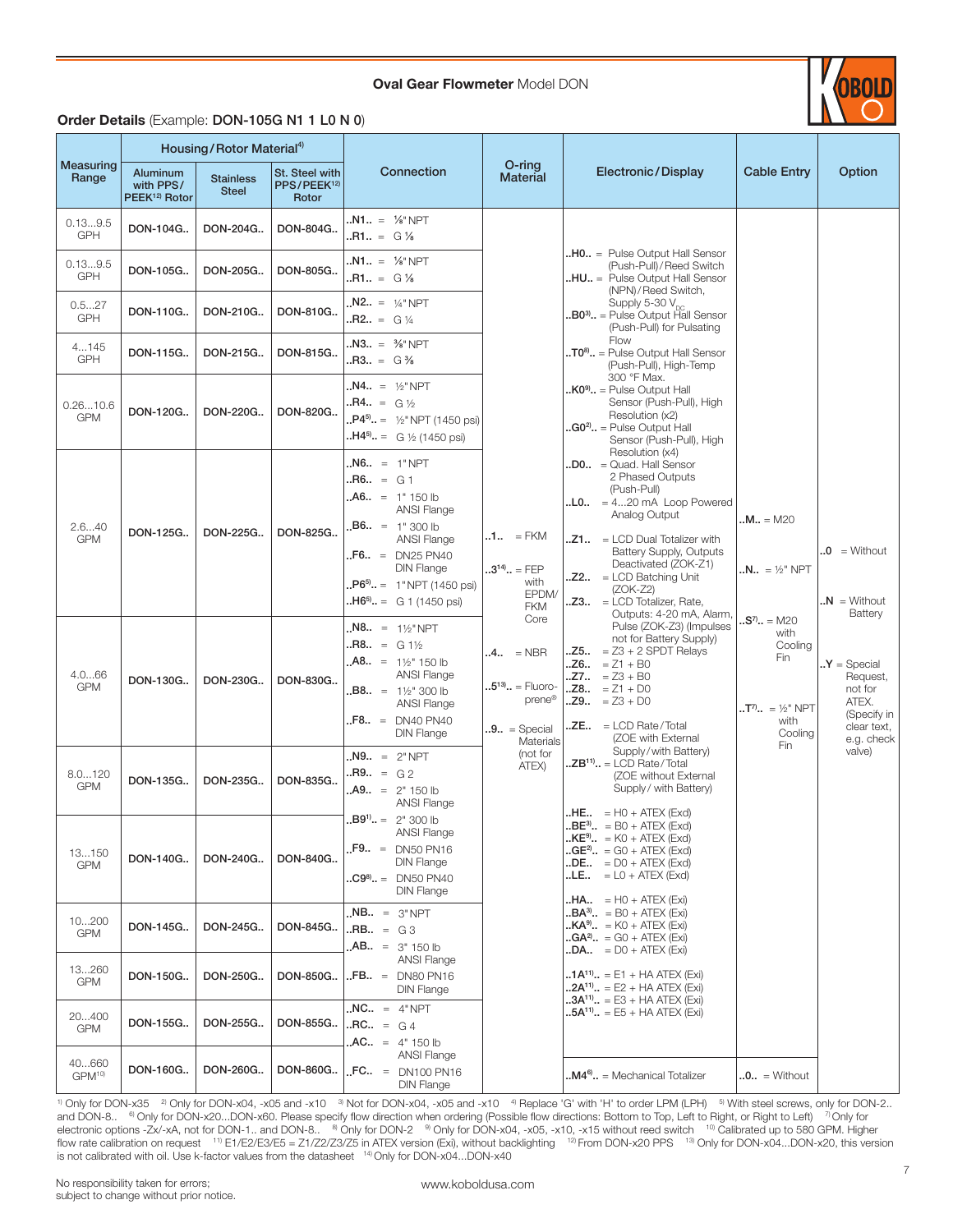

# Order Details (Example: DON-105G N1 1 L0 N 0)

|                             |                                                                                      | Housing/Rotor Material <sup>4)</sup>                     |                                                                                      |                                                                                                                                                                                                                 |                                                                                                 |                                                                                                                                                                                                                                                                                                                        |                                                                  |                                                                                        |
|-----------------------------|--------------------------------------------------------------------------------------|----------------------------------------------------------|--------------------------------------------------------------------------------------|-----------------------------------------------------------------------------------------------------------------------------------------------------------------------------------------------------------------|-------------------------------------------------------------------------------------------------|------------------------------------------------------------------------------------------------------------------------------------------------------------------------------------------------------------------------------------------------------------------------------------------------------------------------|------------------------------------------------------------------|----------------------------------------------------------------------------------------|
| Measuring<br>Range          | Aluminum<br>with PPS/<br>PEEK <sup>12)</sup> Rotor<br>for High<br><b>Viscosities</b> | <b>Stainless</b><br>Steel for High<br><b>Viscosities</b> | St. Steel with<br>PPS/PEEK <sup>12)</sup><br>Rotor<br>for High<br><b>Viscosities</b> | Connection                                                                                                                                                                                                      | O-ring<br><b>Material</b>                                                                       | Electronic/Display                                                                                                                                                                                                                                                                                                     | <b>Cable Entry</b>                                               | Option                                                                                 |
| 0.139.5<br><b>GPH</b>       |                                                                                      |                                                          | $\overline{a}$                                                                       | $.M1. = \frac{1}{8} \text{ NPT}$<br>$. R1. = G \%$                                                                                                                                                              |                                                                                                 | $.H0. =$ Pulse Output Hall Sensor                                                                                                                                                                                                                                                                                      |                                                                  |                                                                                        |
| 0.139.5<br><b>GPH</b>       | $\sim$                                                                               |                                                          |                                                                                      | $.M1. = \frac{1}{8} \text{ NPT}$<br>$.R1. = G \%$                                                                                                                                                               |                                                                                                 | (Push-Pull) / Reed Switch<br><b>HU</b> = Pulse Output Hall Sensor<br>(NPN)/Reed Switch,                                                                                                                                                                                                                                |                                                                  |                                                                                        |
| 0.527<br><b>GPH</b>         |                                                                                      |                                                          |                                                                                      | $N2.1 = 1/4$ " NPT<br>$.B. - 5 = 0.1/4$                                                                                                                                                                         |                                                                                                 | Supply 5-30 V <sub>nc</sub><br>$.B03$ . = Pulse Output Hall Sensor<br>(Push-Pull) for Pulsating                                                                                                                                                                                                                        |                                                                  |                                                                                        |
| 4145<br><b>GPH</b>          | DON-315G                                                                             | DON-415G                                                 | DON-915G                                                                             | $MS = 3/8" NPT$<br>$.R3 = G\%$                                                                                                                                                                                  |                                                                                                 | Flow<br>$.70$ <sup>8)</sup> $.1$ = Pulse Output Hall Sensor<br>(Push-Pull), High-Temp                                                                                                                                                                                                                                  |                                                                  |                                                                                        |
| 0.2610.6<br><b>GPM</b>      | DON-320G                                                                             | DON-420G                                                 | DON-920G                                                                             | $N4.1 = \frac{1}{2} NPT$<br>$R4 = G\frac{1}{2}$<br>$P4^{5} = \frac{1}{2}NPT(1450 \text{ psi})$<br>$.H45. = G \frac{1}{2} (1450 \text{ psi})$                                                                    |                                                                                                 | 300 °F Max.<br>$\mathbf{R} \mathbf{C}^{\mathsf{g}}$ . = Pulse Output Hall<br>Sensor (Push-Pull), High<br>Resolution (x2)<br>$\mathbf{a}.\mathbf{G0}^2$ = Pulse Output Hall<br>Sensor (Push-Pull), High                                                                                                                 |                                                                  |                                                                                        |
| 2.640<br><b>GPM</b>         | DON-325G                                                                             | DON-425G                                                 | DON-925G                                                                             | $N6. = 1"NPT$<br>$.B6. = G1$<br>$A6. = 1" 150 lb$<br>ANSI Flange<br>$B6. = 1" 300 lb$<br><b>ANSI Flange</b><br>$F6. = DN25 PN40$<br><b>DIN Flange</b><br>$P65. = 1" NPT (1450)$ psi)<br>$.H65 = G 1 (1450 psi)$ | $.1 = FKM$<br>$.3^{14}$ = FEP<br>with<br>EPDM/                                                  | Resolution (x4)<br>$.D0 = Quad. Hall Sensor$<br>2 Phased Outputs<br>(Push-Pull)<br>$.L0.1 = 420 \text{ mA}$ Loop Powered<br>Analog Output<br>$. Z1. . = LCD Dual Totalizer with$<br>Battery Supply, Outputs<br>Deactivated (ZOK-Z1)<br>$. Z2 = LCD$ Batching Unit<br>$(ZOK-Z2)$<br>$.23. = \dot{L}CD$ Totalizer, Rate, | <b>M</b> = M20<br>$N_{\cdot \cdot} = \frac{1}{2}$ NPT            | $.0 =$ Without<br>$\mathbf{N} = \text{Without}$                                        |
| 4.066<br><b>GPM</b>         | DON-330G                                                                             | DON-430G                                                 | DON-930G                                                                             | $MS. = 1\frac{1}{2}NPT$<br>$.B. . = G 1\frac{1}{2}$<br>$AB = 1\frac{1}{2}$ 150 lb<br><b>ANSI Flange</b><br><b>B8</b> = 1½" 300 lb<br><b>ANSI Flange</b><br>$F8.1 = DN40 PN40$<br><b>DIN Flange</b>              | <b>FKM</b><br>Core<br>$.4 = NBR$<br>$.5^{13}$ = Fluoro-<br>prene <sup>®</sup><br>$.9$ = Special | Outputs: 4-20 mA, Alarm,<br>Pulse (ZOK-Z3) (Impulses<br>not for Battery Supply)<br>$.25 = Z3 + 2$ SPDT Relays<br>$.26 = Z1 + B0$<br>$.27 = 23 + B0$<br>$.28 = 21 + D0$<br>$.29 = 23 + D0$<br>$ZE$ = LCD Rate/Total                                                                                                     | $.S7. = M20$<br>with<br>Cooling<br>Fin<br>$T^7$ = ½" NPT<br>with | Battery<br>$Y = Special$<br>Request,<br>not for<br>ATEX.<br>(Specify in<br>clear text, |
| 8.0120<br><b>GPM</b>        | DON-335G                                                                             | DON-435G                                                 | DON-935G                                                                             | $N9.1 = 2"NPT$<br>$.B. - 5 = 62$<br>$A9. = 2^{\circ} 150$ lb<br><b>ANSI Flange</b>                                                                                                                              | Materials<br>(not for<br>ATEX)                                                                  | (ZOE with External<br>Supply/with Battery)<br>$. ZB11$ = LCD Rate/Total<br>(ZOE without External<br>Supply/ with Battery)                                                                                                                                                                                              | Cooling<br>Fin                                                   | e.g. check<br>valve)                                                                   |
| 13150<br><b>GPM</b>         | DON-340G                                                                             | DON-440G                                                 | DON-940G                                                                             | $.B91 = 2n 300 lb$<br><b>ANSI Flange</b><br><b>.F9</b> = DN50 PN16<br><b>DIN Flange</b><br>$\text{.}C9^8$ = DN50 PN40<br><b>DIN Flange</b>                                                                      |                                                                                                 | $H = H0 + ATEX$ (Exd)<br>$\cdot$ <b>BE<sup>3</sup></b> = B0 + ATEX (Exd)<br>$K E^{9}$ = K0 + ATEX (Exd)<br>$GE^{2}$ . = GO + ATEX (Exd)<br>$\mathbf{.DE.} = \mathsf{D0} + \mathsf{ATEX}$ (Exd)<br>$L.E., = L0 + ATEX (Exd)$                                                                                            |                                                                  |                                                                                        |
| 10200<br><b>GPM</b>         | DON-345G                                                                             | DON-445G                                                 | DON-945G                                                                             | $M = 3"NPT$<br>$.B. = G3$<br>$AB = 3" 150 lb$                                                                                                                                                                   |                                                                                                 | $.HA., = HO + ATEX (Exi)$<br>$B\mathsf{A}^{3}$ . = B0 + ATEX (Exi)<br>$\mathbf{L} \mathbf{K} \mathbf{A}^{\mathsf{g}}$ , = K0 + ATEX (Exi)                                                                                                                                                                              |                                                                  |                                                                                        |
| 13260<br><b>GPM</b>         | DON-350G                                                                             | DON-450G                                                 | DON-950G                                                                             | <b>ANSI Flange</b><br>$FB. = DNSO PNI6$<br>DIN Flange                                                                                                                                                           |                                                                                                 | $\mathbf{G}A^{2}$ = G0 + ATEX (Exi)<br>$.$ <b>DA</b> = D0 + ATEX (Exi)                                                                                                                                                                                                                                                 |                                                                  |                                                                                        |
| 20400<br><b>GPM</b>         | DON-355G                                                                             | DON-455G.                                                | DON-955G                                                                             | $.NC. = 4"NPT$<br>$.BC., = G4$<br>AC = $4" 150 lb$                                                                                                                                                              |                                                                                                 | $\mathbf{A}^{(1)} = \mathbf{E} \mathbf{1} + \mathbf{H} \mathbf{A} \mathbf{A} \mathbf{T} \mathbf{E} \mathbf{X}$ (Exi)<br>$.2A^{11}$ = E2 + HA ATEX (Exi)<br>$3A^{11} = E3 + HA ATEX (Exi)$<br>$.5A^{11}$ . = E5 + HA ATEX (Exi)                                                                                         |                                                                  |                                                                                        |
| 40660<br>GPM <sup>10)</sup> | DON-360G                                                                             | DON-460G.                                                | DON-960G                                                                             | <b>ANSI Flange</b><br>$.FC. = DN100 PN16$<br><b>DIN Flange</b>                                                                                                                                                  |                                                                                                 | $\mathbf{M4}^\mathbf{6}\mathbf{}$ = Mechanical Totalizer                                                                                                                                                                                                                                                               | $.0.1 = \text{Without}$                                          |                                                                                        |

<sup>1)</sup> Only for DON-x35 <sup>2)</sup> Only for DON-x04, -x05 and -x10 <sup>3</sup> Not for DON-x04, -x05 and -x10 <sup>4)</sup> Replace 'G' with 'H' to order LPM (LPH) <sup>5)</sup> With steel screws, only for DON-2.. and DON-8.. <sup>6)</sup> Only for DON-x20...DON-x60. Please specify flow direction when ordering (Possible flow directions: Bottom to Top, Left to Right, or Right to Left) <sup>7</sup> Only for electronic options -Zx/-xA, not for DON-1.. and DON-8.. <sup>8)</sup> Only for DON-2 <sup>9</sup> Only for DON-x04, -x05, -x10, -x15 without reed switch <sup>10)</sup> Calibrated up to 580 GPM. Higher flow rate calibration on request <sup>11)</sup> E1/E2/E3/E5 = Z1/Z2/Z3/Z5 in ATEX version (Exi), without backlighting <sup>12)</sup> From DON-x20 PPS <sup>13)</sup> Only for DON-x04...DON-x20, this version is not calibrated with oil. Use k-factor values from the datasheet 14) Only for DON-x04...DON-x40